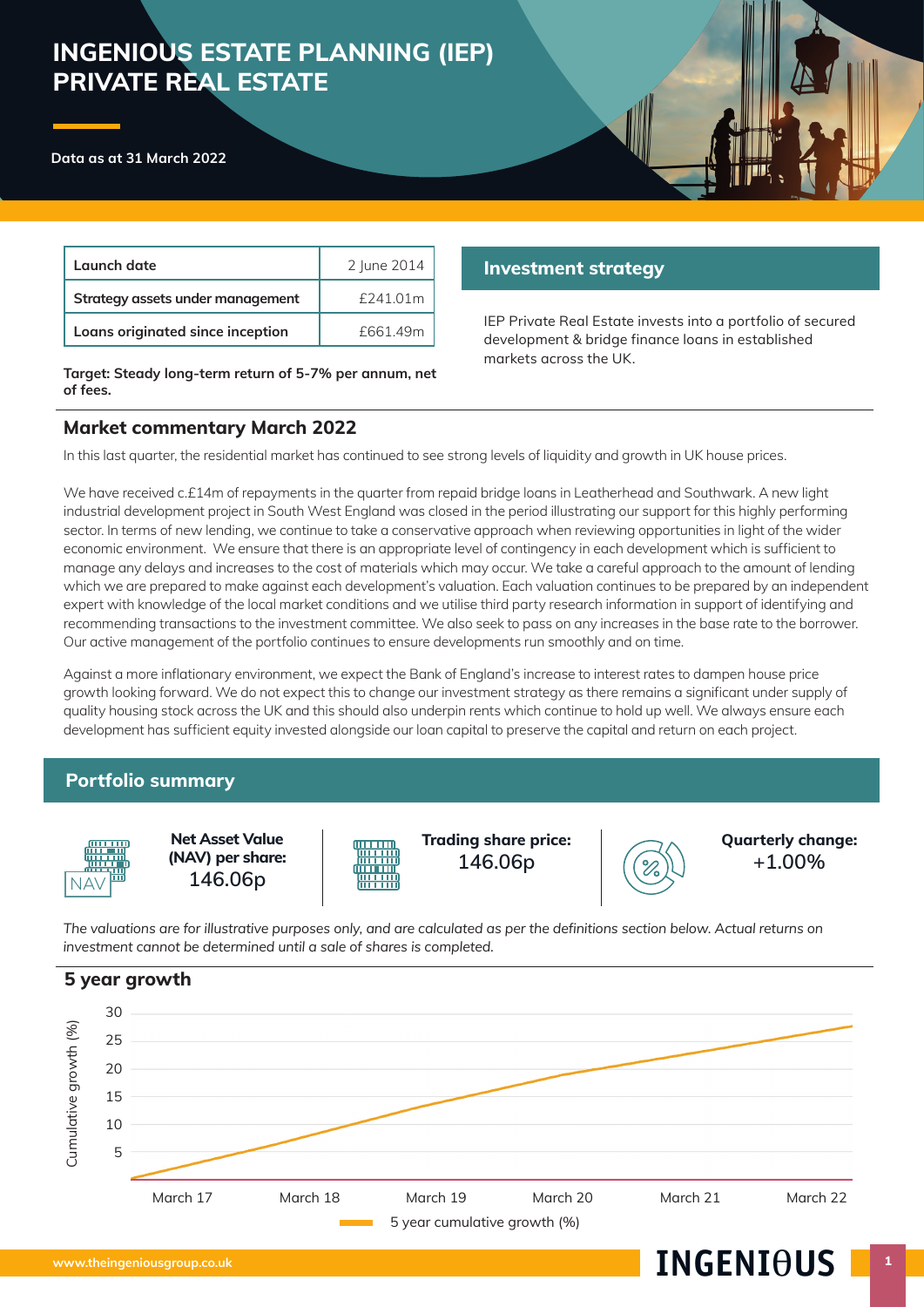# **Cumulative growth (%)**

| '1 vr. | 3 <sub>vr</sub>       | $-5vr$ | <b>Since inception</b> | 5 yr annualised returns |
|--------|-----------------------|--------|------------------------|-------------------------|
| 3.62   | $\sim$<br>1つ<br>⊥J.⊥∠ | 27.90  | 46.06                  | 5.58                    |

# **Discrete annual growth (%)**

| March 2018 | <b>March 2019</b> | <b>March 2020</b> | <b>March 2021</b>               | <b>March 2022</b> |
|------------|-------------------|-------------------|---------------------------------|-------------------|
| 6.22       | 6.45              | 5.26              | $\neg$<br><u>.,</u><br><u>_</u> | 3.62              |

# **Portfolio activity: 1 January - 31 March 2022**





# **Loans written in period**

| Location   | <b>Use</b> | Loan type   | Loan amount |
|------------|------------|-------------|-------------|
| Magna Park | Commercial | Development | £10,400,000 |

#### **Selected repayments**

| l Location                | <b>Use</b> | Loan type     | Amount      |
|---------------------------|------------|---------------|-------------|
| Leatherhead, Randalls Way | Commercial | <b>Bridge</b> | £10,410,000 |
| Crimscott St, Bermondsey  | Commercial | <b>Bridge</b> | £3,210,664  |